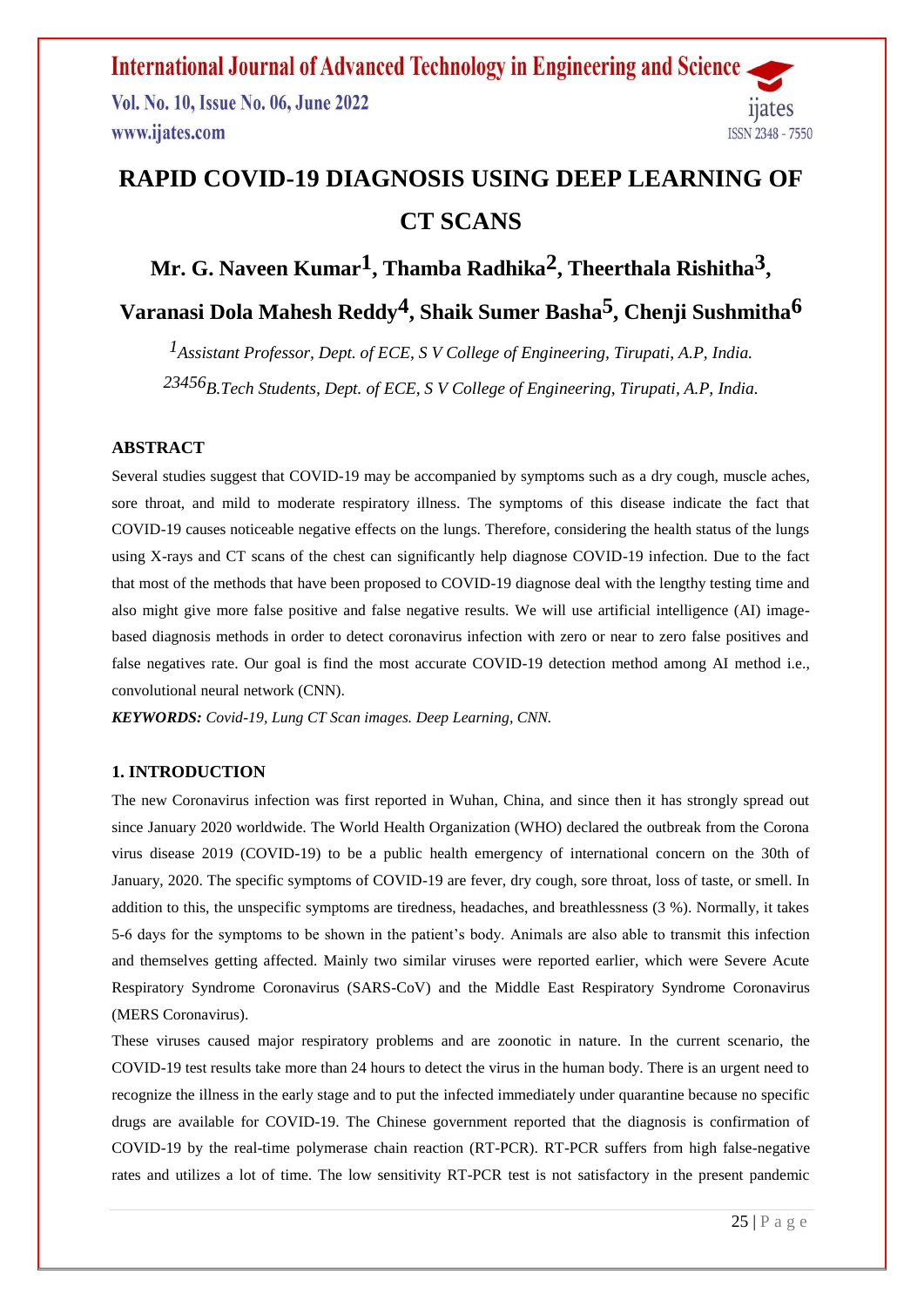## **International Journal of Advanced Technology in Engineering and Science** Vol. No. 10, Issue No. 06, June 2022 11ates www.ijates.com ISSN 2348 - 7550

situation. In some cases, the infected are not possibly recognized on time and do not receive suitable treatment. The infected can be assigned sometimes as COVID-19 to healthy people because of a false-negative result. Deep Learning is the most efficient technique that can be used in medical science. It is a fast and efficient method for the diagnosis and prognosis of various illnesses with a good accuracy rate. They are specifically trained models to classify the inputs into different categories desired by the programmers. In the medical field, they are used to detect heart problems, tumors using image analysis, diagnosing cancer, and many other applications. It is also used to differentiate the CT Scan images of the patients infected with COVID-19 as positive or not infected.

#### **2. LITERATURE REVIEW**

Several studies and research work have been carried out in the field of diagnosis from medical images such as computed tomography (CT) scans using artificial intelligence and deep learning. Dense Net architecture and recurrent neural network layer were incorporated for the analysis of 77 brain CTs by Grewal et al. [1]. RAD net demonstrates 81.82 % hemorrhage prediction accuracy at the CT level. Three types of deep neural networks (CNN, DNN, and SAE) were designed for lung cancer calcification by Song et al. [2]. The CNN model was found to have better accuracy as compared to the other models. Using deep learning, specifically convolutional neural network (CNN) analysis, analysis, Gonzalez et al. [3] could detect and stage chronic obstructive pulmonary disease (COPD) and predict acute respiratory disease (ARD) events and mortality in smokers. During the outbreak time of COVID-19, CT was found to be useful for diagnosing COVID-19 patients. The key point that can be visualized from the CT scan images for the detection of COVID-19, was ground-glass opacities, consolidation, reticular pattern, and crazy paving pattern [4]. A study was done by Zhao et al. [5] to investigate the relation between chest CT findings and the clinical conditions of COVID-19 pneumonia. Using the dataset, they developed an AI-based diagnosis model for the diagnosis of COVID-19 from the CT images. On a testing set of 157 international patients, an AI-based automated CT image analysis tools for detection, quantification, and tracking of coronavirus was designed by Gozes et al. [8]. The accuracy of the model developed was 95 %. The common chest CT findings of COVID-19 are multiple ground-glass opacity, consolidation, and interlobular septal thickening in both lungs, which are mostly distributed under the pleura A deep learning-based software system for automatic COVID-19 detection on chest CT was developed by Zheng et al. The sensitivity of chest CT in suggesting COVID-19 was 97 % as shown by Ai et al.

#### **3. EXISTING METHOD**

This model emphasizes an existing method that which is designed using the some of the algorithms of deep learning and machine learning algorithms. Here the process is performed using the LSTM, RNN, Ensemble algorithm and SVM where these algorithms are unable to perform accurately and couldn't get the proper accuracy.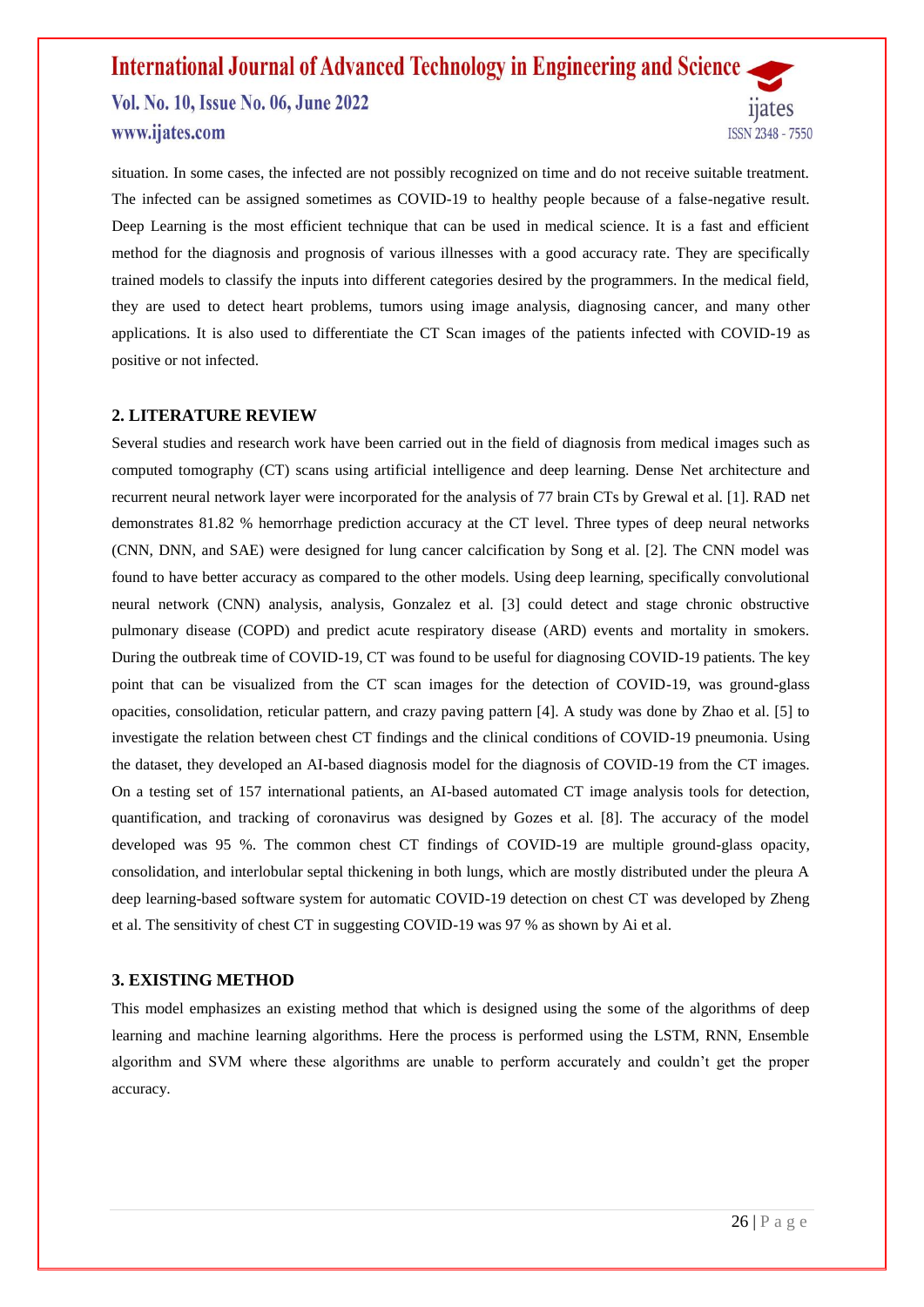## **International Journal of Advanced Technology in Engineering and Science**

Vol. No. 10, Issue No. 06, June 2022 www.ijates.com



### **4. PROPOSED SYSTEM**

In our proposed method we are performing the classification of either the person is infected with the Covid-19 or not using Convolution Neural Network (CNN) of deep learning. As Covid-19 causes pleural effusion, a condition in which fluids fill the lung, causing respiratory difficulty. Early diagnosis of Covid-19 is crucial to ensure curative treatment and increase survival rates. Hence, proper classification is important for the proper treatment that which will be possible by using our proposed method. Further implementation as shown below.

## **5. METHODS OR TECHNIQUES USED**

The major requirement for implementing this project using python programming language along with deep learning, machine learning, computer vision and also with python libraries. we are using CNN algorithm in our proposed method.

#### **IMPLEMENTATION**

**System**

#### **Create Dataset:**

The dataset containing images of the Lung CT Scan images with the Covid-19 affected and without Covid-19 i.e., normal are to be classified is split into training and testing dataset with the test size of 30-20%.

#### **Pre-processing:**

Resizing and reshaping the images into appropriate format to train our model.

#### **Training:**

Use the pre-processed training dataset is used to train our model using CNN, LSTM, RNN, SVM and ensemble algorithms.

#### **Classification:**

The results of our model is display of CT scan

#### **User:**

## **Upload Image**

The user has to upload an image which needs to be classified.

#### **View Results**

The classified image results are viewed by user. Images are either with Covid-19 or normal.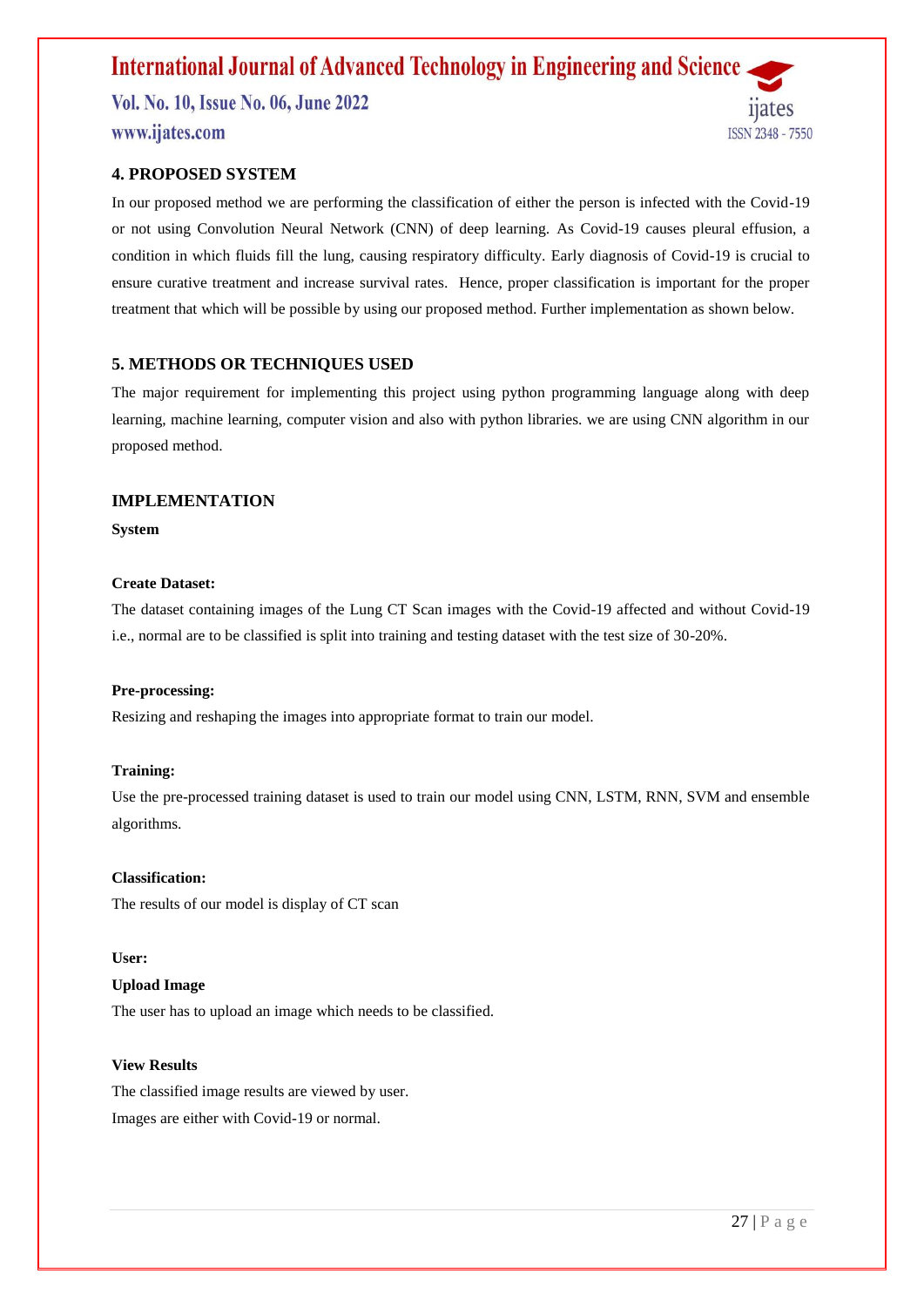## **International Journal of Advanced Technology in Engineering and Science**

Vol. No. 10, Issue No. 06, June 2022 www.ijates.com



## **6. RESULT**



*Figure 1:Simulated Graph*



Figure 2: Covid-19 infected and not infected lungs

CT scan images can be used for the COVID-19 screening of patients. It gives a detailed image of the particular area, using which we can detect the internal defects, injuries, dimensions of the parts, tumors, etc. Compared to the current RT-PCR method, a CT scan is a reliable method. It is an efficient method for the classification of the images of COVID-19 patients. The results are provided accurately and quickly. There are some side effects of CT scan screening that patients can get exposed to radiation if multiple CT scans are conducted. The graph shown in Figure is a comparison between accuracy in percentage for 6 different deep learning networks that have been used in our study.

#### **7. CONCLUSION**

To come up with an efficient way for the detection of covid-19, different reference papers were studied based on Covid19 detection using various deep learning models to classify the subjects into category of normal and suspicious based on various features. In that CNN is considered to be more powerful than other neural networks. Hence the implemented model is practically effective and efficient.